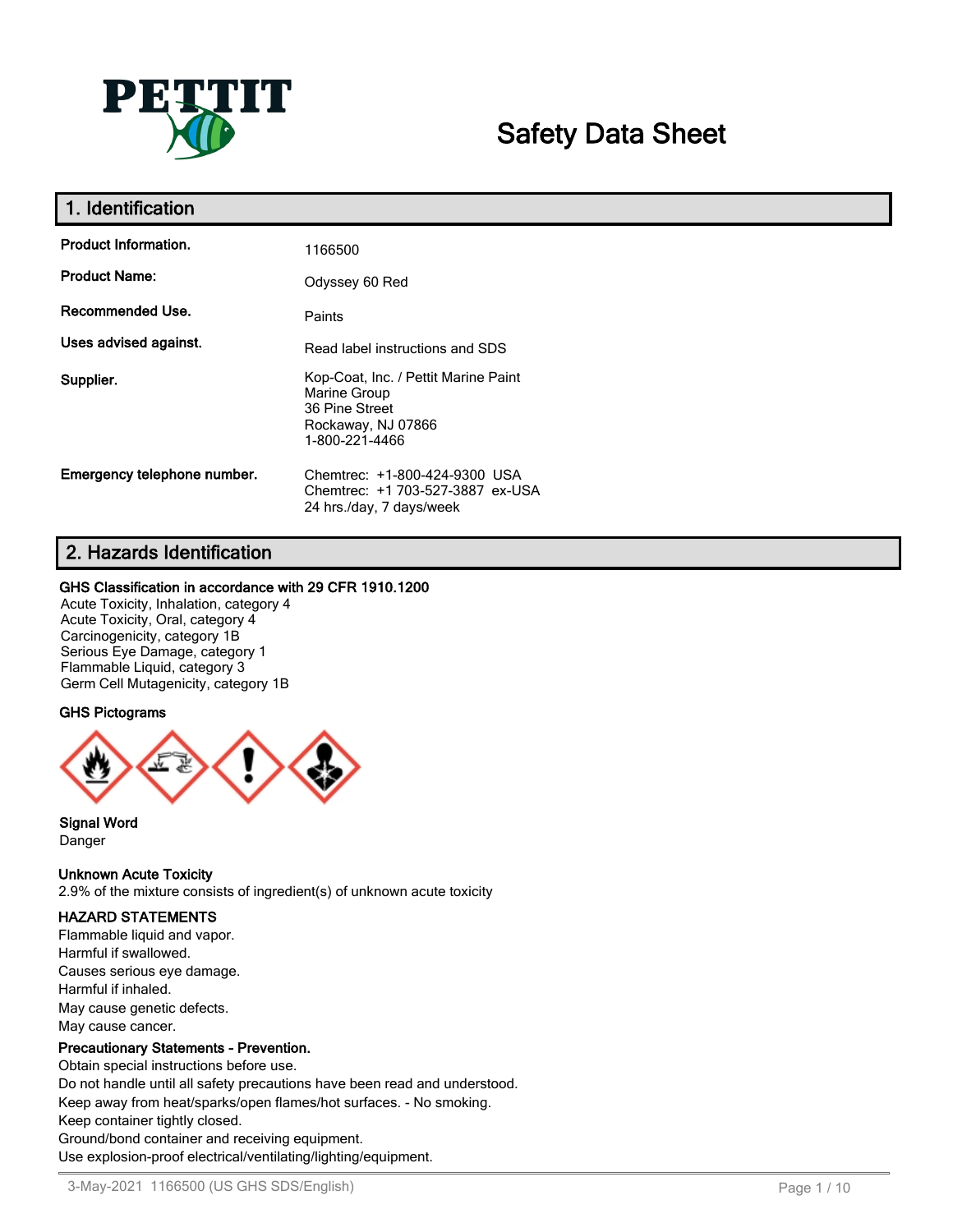Use only non-sparking tools. Take precautionary measures against static discharge. Avoid breathing dust/fume/gas/mist/vapors/spray. Wash face and hands and any exposed skin thoroughly after handling. Do not eat, drink or smoke when using this product. Use only outdoors or in a well-ventilated area. Wear protective gloves/protective clothing/eye protection/face protection

#### **Precautionary Statements - Response.**

If swallowed: Call a poison center/doctor if you feel unwell.

If on skin (or hair): Take off immediately all contaminated clothing. Rinse skin with water/shower.

If inhaled: Remove person to fresh air and keep comfortable for breathing.

If in eyes: Rinse cautiously with water for several minutes. Remove contact lenses, if present and easy to

do. Continue rinsing.

If exposed or concerned: Get medical advice/attention.

Immediately call a poison center/doctor.

Rinse mouth.

In case of fire: Use  $CO<sub>2</sub>$  dry chemical or foam to extinguish.

#### **Precautionary Statements - Storage.**

Store in a well-ventilated place. Keep cool. Store locked up.

#### **Precautionary Statements - Disposal.**

Dispose of contents in accordance with local/regional/national/international regulations.

### **3. Composition/Information on Ingredients**

| <b>Chemical Name</b>                        | CAS-No.       | <u>Wt. %</u> |
|---------------------------------------------|---------------|--------------|
| Cuprous oxide                               | 1317-39-1     | 50-75        |
| n-Propanol                                  | $71 - 23 - 8$ | $2.5 - 10$   |
| Zinc oxide                                  | 1314-13-2     | $2.5 - 10$   |
| Solvent naphtha (petroleum), light aromatic | 64742-95-6    | $2.5 - 10$   |
| Iron oxide                                  | 1309-37-1     | $1.0 - 2.5$  |
| Cupric Oxide                                | 1317-38-0     | $1.0 - 2.5$  |
| 1,2,4-TRIMETHYLBENZENE                      | 95-63-6       | $1.0 - 2.5$  |
| Diatomaceous Earth, flux-calcined           | 68855-54-9    | $1.0 - 2.5$  |
| Copper (as Cu Dust & Mists)                 | 7440-50-8     | $1.0 - 2.5$  |
| SILICA (CRYSTALLINE-CRISTOBALITE)           | 14464-46-1    | $0.1 - 1.0$  |
| <b>XYLENE</b>                               | 1330-20-7     | $0.1 - 1.0$  |
| Ethyl Benzene                               | 100-41-4      | $0.1 - 1.0$  |

The exact percentage (concentration) of composition has been withheld as a trade secret.

### **4. First-aid Measures**

#### **Description of first-aid measures.**

#### **General advice.**

Move victim to a safe isolated area. When symptoms persist or in all cases of doubt seek medical advice. Call a poison control center or doctor for treatment advice.

#### **Inhalation.**

Move to fresh air. Apply artificial respiration if victim is not breathing. Call a poison control center or doctor for treatment advice.

#### **Skin contact.**

Wash off immediately with soap and plenty of water. Remove all contaminated clothes and shoes. Remove and wash contaminated clothing before re-use. Call a poison control center or doctor for treatment advice.

#### **Eye contact.**

Immediately flush with plenty of water. After initial flushing, remove any contact lenses and continue flushing for at least 15 minutes. Call a poison control center or doctor for treatment advice. **Ingestion.**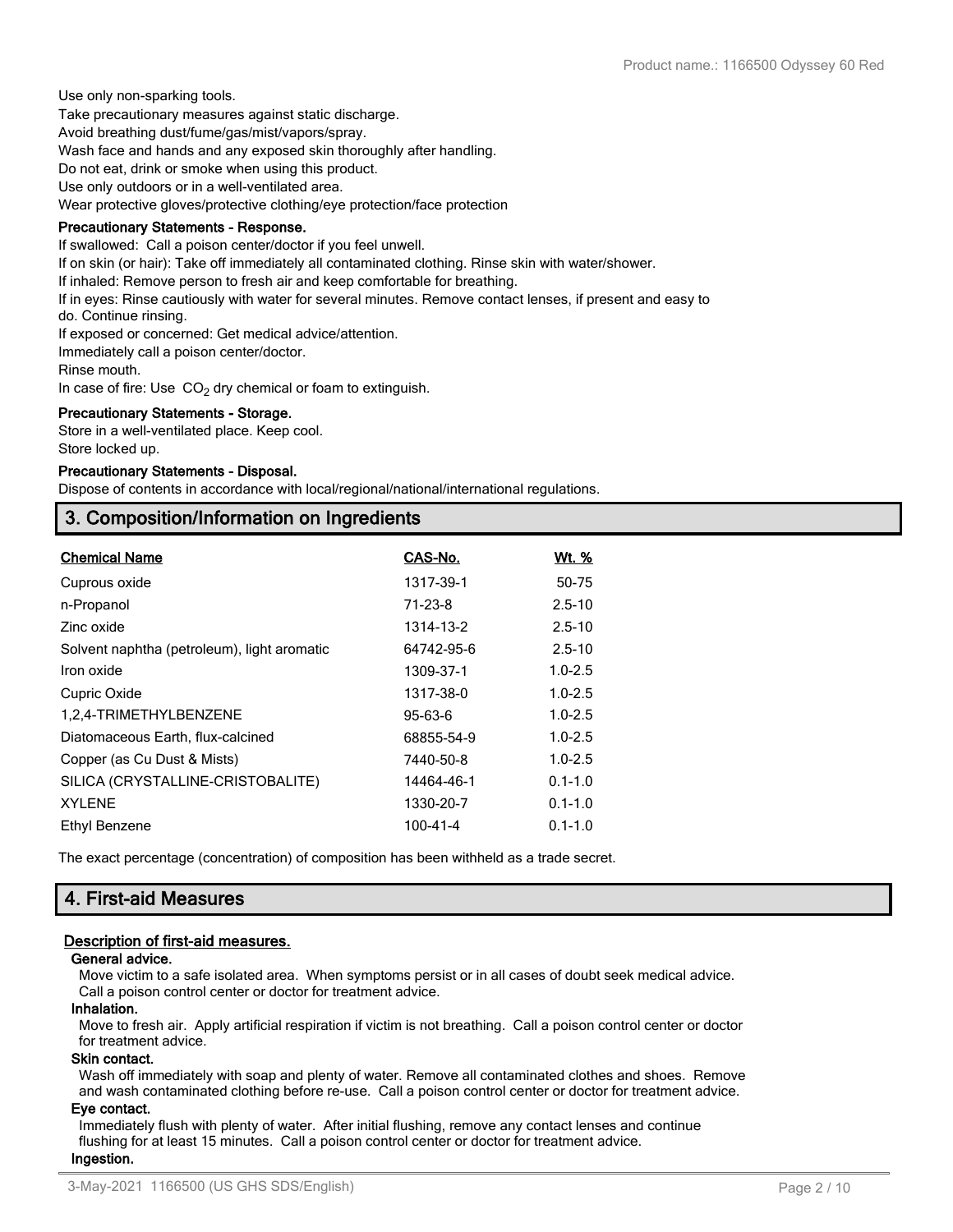Do not induce vomiting unless directed to do so by a physician or poison control center. Never give anything by mouth to an unconscious person. If swallowed, call a poison control center or doctor immediately.

#### **Symptoms.**

See Section 2 and Section 11, Toxicological effects for description of potential symptoms. **Notes to physician.**

Treat symptomatically.

#### **5. Fire-fighting Measures**

#### **Extinguishing media.**

#### **Suitable extinguishing media.**

Use:. Dry powder. Alcohol-resistant foam. Carbon dioxide (CO<sub>2</sub>). Water may be used to cool and prevent the rupture of containers that are exposed to the heat from a fire.

#### **Extinguishing media which shall not be used for safety reasons.**

Water may be unsuitable for extinguishing fires.

#### **Special hazards arising from the substance or mixture.**

Vapors may travel to areas away from work site before igniting/flashing back to vapor source. Thermal decomposition can lead to release of irritating and toxic gases and vapors. Most vapors are heavier than air. Vapors may spread along ground and collect in low or confined areas (sewers, basements, tanks). Vapors may travel to source of ignition and flash back. Air/vapor mixtures may explode when ignited. Containers may explode when heated.

#### **Advice for firefighters.**

Evacuate personnel to safe areas.As in any fire, wear self-contained breathing apparatus pressure-demand, MSHA/NIOSH (approved or equivalent) and full protective gear.

### **6. Accidental Release Measures**

#### **Personal precautions, protective equipment and emergency procedures.**

#### **Personal precautions.**

Avoid contact with skin, eyes and clothing. Ensure adequate ventilation, especially in confined areas. All equipment used when handling the product must be grounded. Eliminate all ignition sources (no smoking, flares, sparks or flames in immediate area). Wear protective gloves/clothing and eye/face protection. Stop all work that requires a naked flame, stop all vehicles, stop all machines and equipment that may cause sparks or flames. Do not breathe vapors or spray mist. Avoid exceeding of the given occupational exposure limits (see section 8). Thoroughly decontaminate all protective equipment after use.

#### **Advice for emergency responders.**

Refer to protective measures listed in sections 7 and 8. Use personal protection recommended in Section 8.

#### **Environmental precautions.**

Prevent further leakage or spillage if safe to do so. Do not allow material to contaminate ground water system. Prevent entry into waterways, sewers, basements or confined areas. See Section 12 for additional Ecological information.

#### **Methods and materials for containment and cleaning up.**

#### **Methods for Containment.**

Absorb with earth, sand or other non-combustible material and transfer to containers for later disposal. Prevent further leakage or spillage if safe to do so. Pick up and transfer to properly labeled containers. Clean contaminated surface thoroughly. Ground and bond containers when transferring material. Take precautionary measures against static discharges. Use personal protective equipment. Remove all sources of ignition.

#### **Methods for cleaning up.**

Prevent further leakage or spillage if safe to do so. Keep away from open flames, hot surfaces and sources of ignition. Keep in suitable and closed containers for disposal. All equipment used when handling the product must be grounded. Keep combustibles (wood, paper, oil, etc) away from spilled material. Ventilate the area. Use personal protective equipment as required. Shut off ignition sources; including electrical equipment and flames. Clean contaminated objects and areas thoroughly while observing environmental regulations. Never return spills in original containers for re-use.

#### **Reference to other sections.**

See section 8 for more information.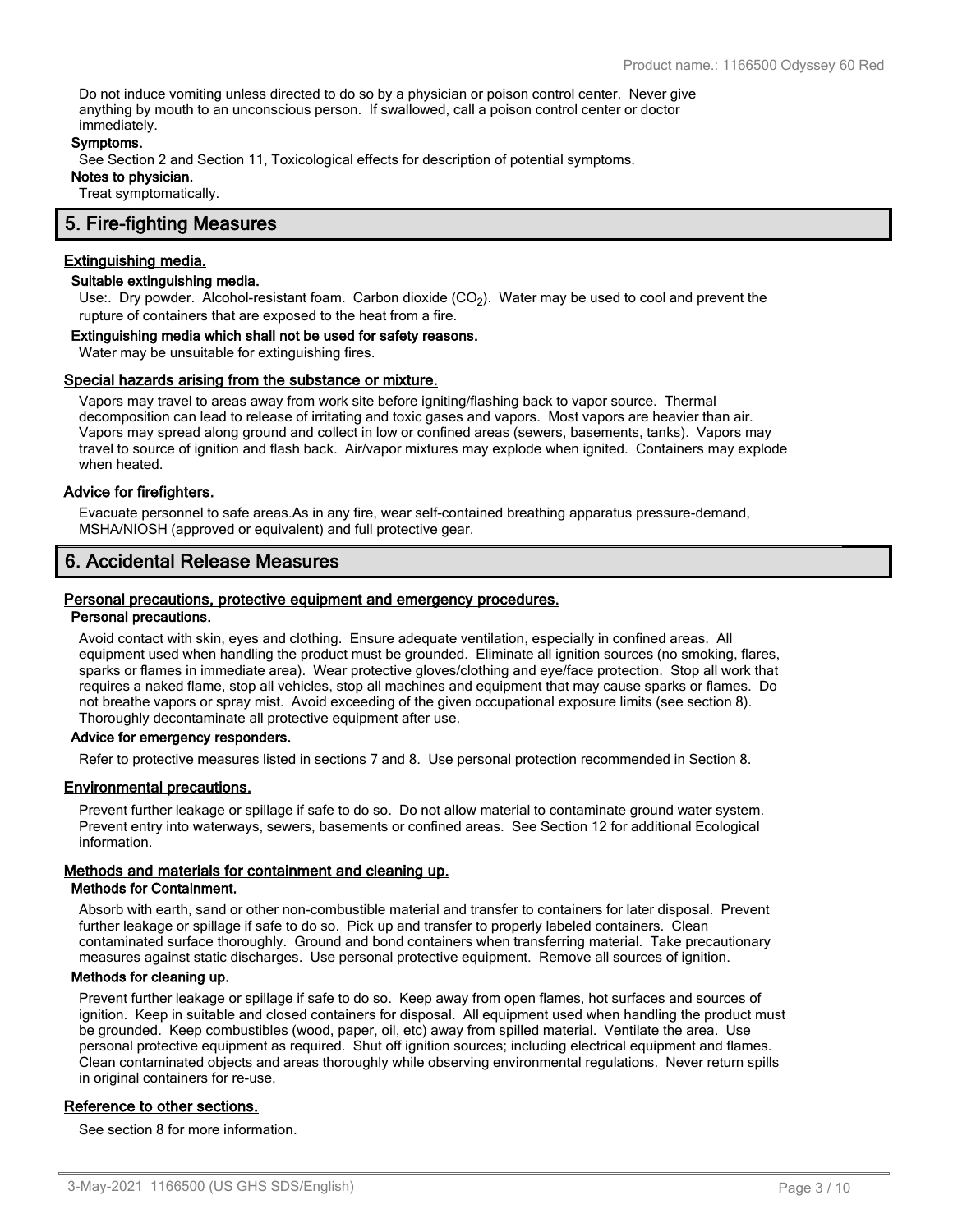### **7. Handling and Storage**

#### **Conditions for safe storage, including any incompatibilities.**

#### **Advice on safe handling.**

Avoid contact with skin, eyes and clothing. Handle in accordance with good industrial hygiene and safety practice. Keep away from open flames, hot surfaces and sources of ignition. Take precautionary measures against static discharges. Do not breathe vapors or spray mist. Use according to package label instructions. Do not pressurize, cut, weld, braze, solder, drill, grind, or expose container to heat, flame, sparks, static electricity, or other sources of ignition. Wash hands before breaks and immediately after handling the product. Ground and bond containers when transferring material. All equipment used when handling the product must be grounded.

#### **Hygiene measures.**

Handle in accordance with good industrial hygiene and safety practice for diagnostics. Do not eat, drink or smoke when using this product. Remove and wash contaminated clothing before re-use. Avoid contact with skin, eyes and clothing. Wash hands before breaks and immediately after handling the product.

#### **Storage Conditions.**

Keep container closed when not in use. Keep in properly labeled containers. Keep containers tightly closed in a dry, cool and well-ventilated place. Store in accordance with local regulations. Keep from freezing. Keep away from food, drink and animal feedingstuffs. Keep away from heat, hot surfaces, sparks, open flames and other ignition sources. No smoking.

### **8. Exposure Controls/Personal Protection**

| Ingredients with Occupational Exposure Limits             |                         |                       |                           |                         |  |
|-----------------------------------------------------------|-------------------------|-----------------------|---------------------------|-------------------------|--|
| <b>Chemical Name</b>                                      | <b>ACGIH TLV-TWA</b>    | <b>ACGIH-TLV STEL</b> | <b>OSHA PEL-TWA</b>       | <b>OSHA PEL-CEILING</b> |  |
| n-Propanol                                                | $100$ ppm               | N.E.                  | $200$ ppm                 | N.E.                    |  |
| Zinc oxide                                                | $2 \text{ mg/m}^3$      | 10 mg/m $3$           | 5 mg/m $3$                | N.E.                    |  |
| Iron oxide                                                | 5 mg/m $3$              | N.E.                  | 10 mg/m $3$               | N.E.                    |  |
| Copper (as Cu Dust & Mists)                               | $0.2 \,\mathrm{mg/m^3}$ | N.E.                  | 0.1 mg/m <sup>3</sup>     | N.E.                    |  |
| SILICA (CRYSTALLINE-CRISTOBALITE) 0.025 mg/m <sup>3</sup> |                         | N.E.                  | 50 $\mu$ g/m <sup>3</sup> | N.E.                    |  |
| <b>XYLENE</b>                                             | $100$ ppm               | $150$ ppm             | $100$ ppm                 | N.E.                    |  |
| Ethyl Benzene                                             | 20 ppm                  | N.E.                  | $100$ ppm                 | N.E.                    |  |

**TLV = Threshold Limit Value TWA = Time Weighted Average PEL = Permissible Exposure Limit STEL = Short-Term Exposure Limit N.E. = Not Established**

#### **Engineering Measures.**

Ensure adequate ventilation, especially in confined areas. Apply technical measures to comply with the occupational exposure limits.

#### **Personal protective equipment.**

#### **Eye/Face Protection.**

If splashes are likely to occur, wear:. Face-shield. Safety glasses with side-shields. Tightly fitting safety goggles.

#### **Skin and body protection.**

Use:. Long sleeved clothing. Protective shoes or boots. Solvent-resistant gloves. Solvent-resistant apron and boots. Wear impervious gloves and/or clothing if needed to prevent contact with the material. Gloves must be inspected prior to use. Please observe the instructions regarding permeability and breakthrough time which are provided by the supplier of the gloves. Also take into consideration the specific local conditions under which the product is used, such as the danger of cuts, abrasion. Remove and wash contaminated clothing before re-use.

#### **Respiratory protection.**

In case of inadequate ventilation wear respiratory protection. If exposure limits are exceeded or irritation is experienced, respiratory protection should be worn. Respiratory protection must be provided in accordance with current local regulations.

#### **9. Physical and chemical properties.**

#### **Information on basic physical and chemical properties.**

| <b>Physical state</b> | Liguid         |
|-----------------------|----------------|
| Appearance            | No Information |
| Color                 | Red            |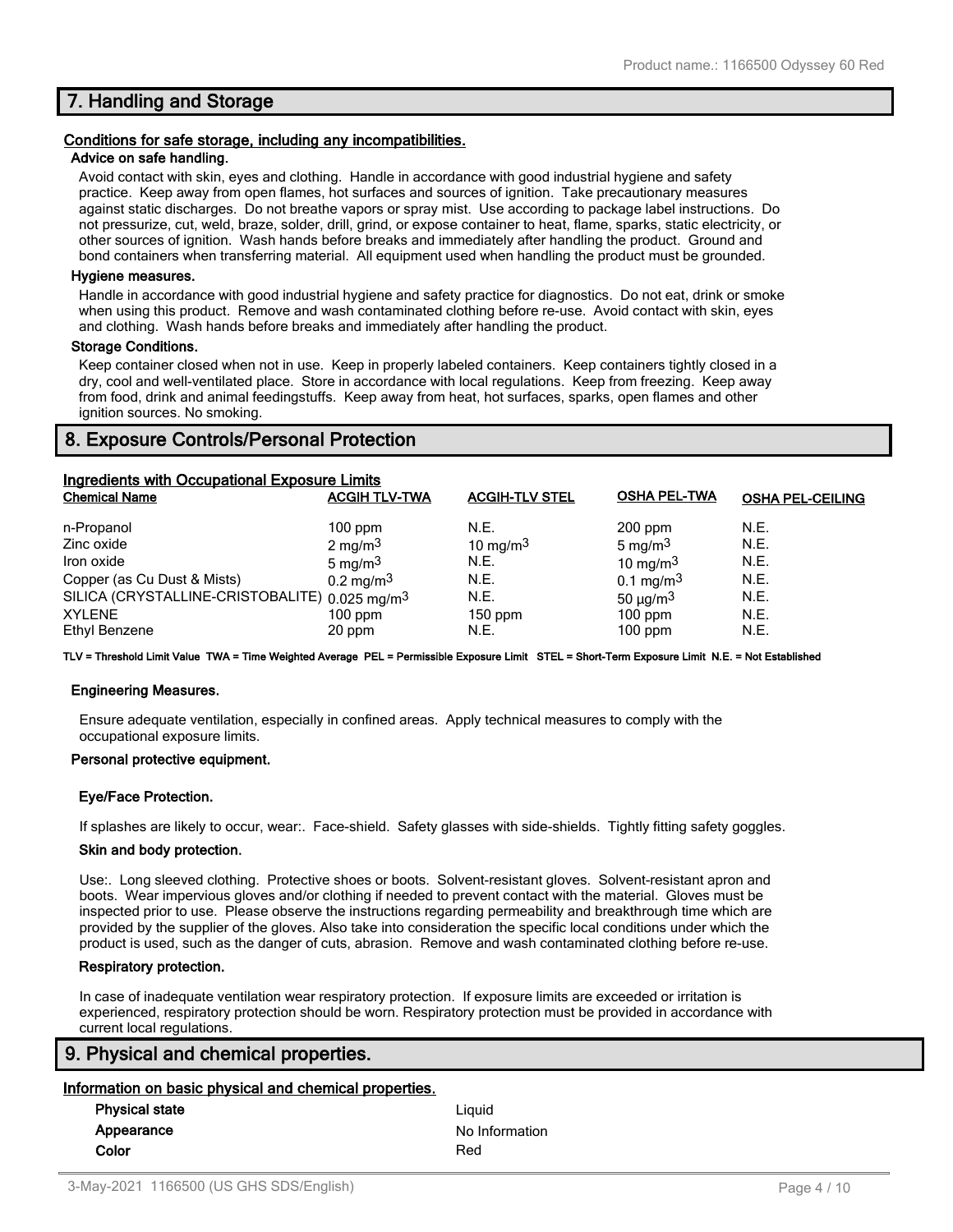| Odor                                      | Hydrocarbon-like            |
|-------------------------------------------|-----------------------------|
| <b>Odor Threshold</b>                     | No Information              |
| рH                                        | No Information              |
| Melting/freezing point., °C (°F)          | No Information              |
| Flash Point., °C (°F)                     | 23 (73.40)                  |
| Boiling point/boiling range., °C (°F)     | 97 - 2,567 (206.6 - 4652.6) |
| <b>Evaporation rate</b>                   | No Information Available    |
| <b>Explosive properties.</b>              | No Information              |
| Vapor pressure.                           | No Information              |
| Vapor density.                            | No Information              |
| Specific Gravity. (g/cm <sup>3</sup> )    | 2.634                       |
| Water solubility.                         | No Information              |
| <b>Partition coefficient.</b>             | No Information              |
| Autoignition temperature., °C             | No Information              |
| Decomposition Temperature °C.             | No Information              |
| Viscosity, kinematic.                     | $>22$ mm $2/s$              |
| Other information.                        |                             |
| Volatile organic compounds (VOC) content. | 327 g/L                     |
| Density, Ib/gal                           | 21.937                      |

## **10. Stability and Reactivity**

#### **Reactivity.**

Stable under normal conditions.

#### **Chemical stability.**

Stable under recommended storage conditions.

#### **Possibility of hazardous reactions.**

None known based on information supplied.

#### **Conditions to Avoid.**

Heat (temperatures above flash point), sparks, ignition points, flames, static electricity. Keep away from heat and sources of ignition. Do not freeze.

#### **Incompatible Materials.**

None known based on information supplied.

#### **Hazardous Decomposition Products.**

Thermal decomposition can lead to release of irritating gases and vapours. Possible formation of carbon oxides, nitrogen oxides, and hazardous organic compounds.

### **11. Toxicological Information**

|                                                                                                                                                                                                                                      | Information on toxicological effects. |                |                      |                           |
|--------------------------------------------------------------------------------------------------------------------------------------------------------------------------------------------------------------------------------------|---------------------------------------|----------------|----------------------|---------------------------|
| Acute toxicity.                                                                                                                                                                                                                      |                                       |                |                      |                           |
| <b>Product Information</b>                                                                                                                                                                                                           |                                       |                |                      |                           |
| No Information                                                                                                                                                                                                                       |                                       |                |                      |                           |
| The following values are calculated based on chapter 3.1 of the GHS document.<br>ATEmix (oral)<br>694.5 mg/kg<br>ATEmix (dermal)<br>2,782.6 mg/kg<br>ATEmix (inhalation - dust/mist)<br>$1.83$ mg/l<br><b>Component Information.</b> |                                       |                |                      |                           |
| CAS-No.                                                                                                                                                                                                                              | <b>Chemical Name</b>                  | LD50 Oral      | LD50 Dermal          | <b>LC50 Inhalation</b>    |
| 1317-39-1                                                                                                                                                                                                                            | Cuprous oxide                         | 470 mg/kg Rat  | >2000 mg/kg Rat N.I. |                           |
| $71 - 23 - 8$                                                                                                                                                                                                                        | n-Propanol                            | 1870 mg/kg Rat | 4049 mg/kg<br>Rabbit | >13548 ppm Rat (Gas/Mist) |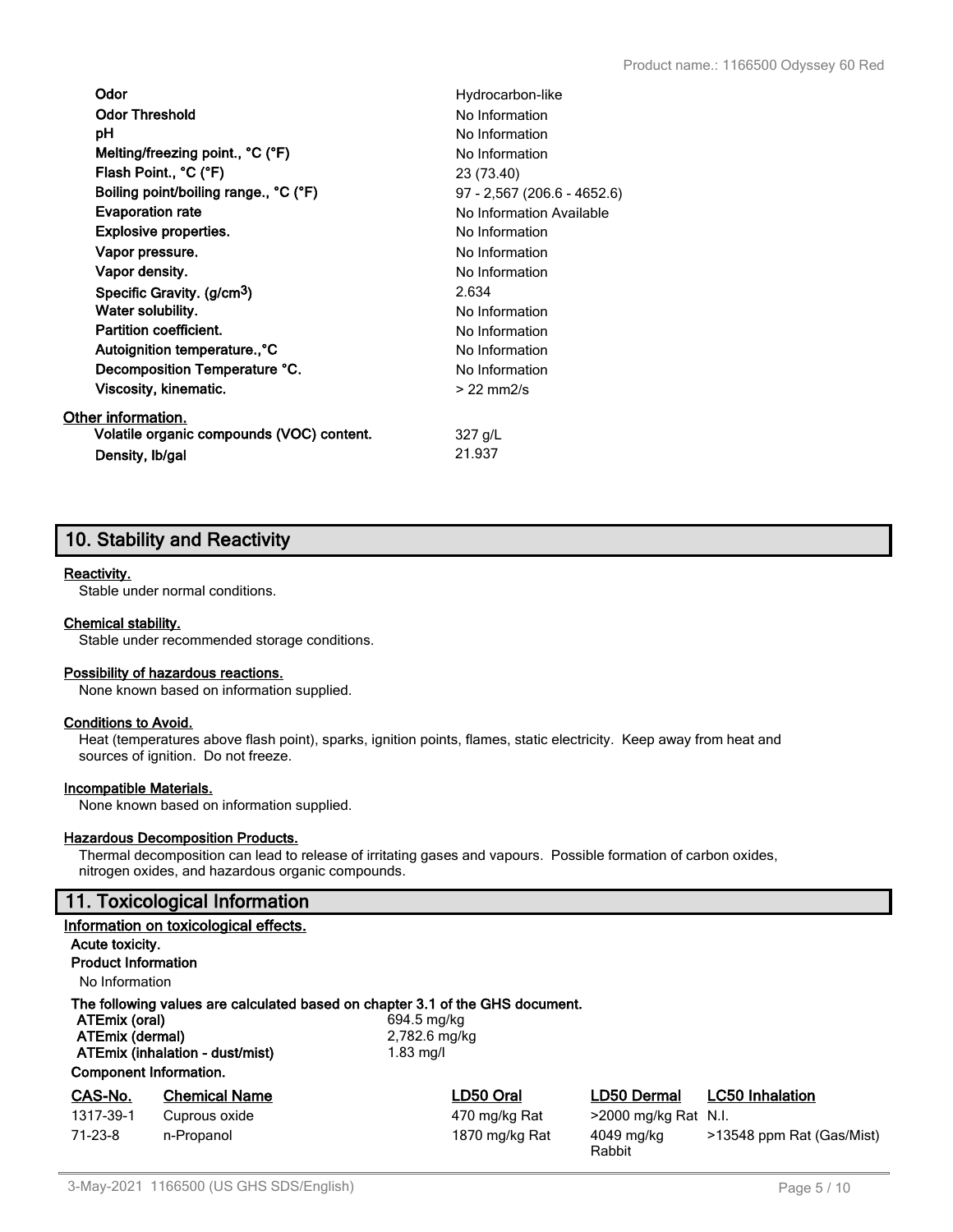| 1314-13-2                                                          | Zinc oxide                                                 | >5000 mg/kg Rat     | N.I.                                   | N.I.                   |
|--------------------------------------------------------------------|------------------------------------------------------------|---------------------|----------------------------------------|------------------------|
| 64742-95-6                                                         | Solvent naphtha (petroleum), light aromatic                | 8400 mg/kg Rat      | N.I.                                   | N.I.                   |
| 1317-38-0                                                          | Cupric Oxide                                               | N.I.                | >2000 mg/kg Rat N.I.                   |                        |
| 95-63-6                                                            | 1,2,4-TRIMETHYLBENZENE                                     | 3280 mg/kg Rat      | >3160 mg/kg<br>Rabbit                  | 18 mg/L Rat (Vapor)    |
| 1330-20-7                                                          | <b>XYLENE</b>                                              | 3500 mg/kg Rat      | >4350 mg/kg<br>Rabbit                  | 29.08 mg/L Rat (Vapor) |
| $100 - 41 - 4$                                                     | <b>Ethyl Benzene</b>                                       | 3500 mg/kg Rat      | 15400 mg/kg<br>Rabbit                  | NA (Dust)              |
| $N.I. = No Information$                                            |                                                            |                     |                                        |                        |
| <b>Skin corrosion/irritation.</b><br><b>SKIN IRRITANT.</b>         |                                                            |                     |                                        |                        |
| Eye damage/irritation.                                             |                                                            |                     |                                        |                        |
| No Information                                                     |                                                            |                     |                                        |                        |
| No Information                                                     | Respiratory or skin sensitization.                         |                     |                                        |                        |
| Ingestion.                                                         |                                                            |                     |                                        |                        |
|                                                                    | May be harmful if swallowed.                               |                     |                                        |                        |
| Germ cell mutagenicity.                                            |                                                            |                     |                                        |                        |
| No Information                                                     |                                                            |                     |                                        |                        |
| Carcinogenicity.                                                   |                                                            |                     |                                        |                        |
| No Information                                                     |                                                            |                     |                                        |                        |
| CAS-No.                                                            | <b>Chemical Name</b>                                       | <b>IARC</b>         | <b>NTP</b>                             | <b>OSHA</b>            |
| 1309-37-1                                                          | Iron oxide                                                 | IARC Group 3        | $\overline{\phantom{a}}$               |                        |
| 68855-54-9                                                         | Diatomaceous Earth, flux-calcined                          | <b>IARC Group 3</b> |                                        |                        |
| 14464-46-1                                                         | SILICA (CRYSTALLINE-CRISTOBALITE)                          | IARC Group 1        | NTP Known<br>Human                     |                        |
| 1330-20-7                                                          | <b>XYLENE</b>                                              | IARC Group 3        | Carcinogen<br>$\overline{\phantom{a}}$ |                        |
| $100 - 41 - 4$                                                     | <b>Ethyl Benzene</b>                                       | IARC Group 2B       |                                        |                        |
| Reproductive toxicity.                                             |                                                            |                     |                                        |                        |
| No Information                                                     |                                                            |                     |                                        |                        |
| No Information                                                     | Specific target organ systemic toxicity (single exposure). |                     |                                        |                        |
| Specific target organ systemic toxicity (repeated exposure).       |                                                            |                     |                                        |                        |
| May cause damage to organs through prolonged or repeated exposure. |                                                            |                     |                                        |                        |
| <b>Aspiration hazard.</b>                                          |                                                            |                     |                                        |                        |
| No Information                                                     |                                                            |                     |                                        |                        |

### **Primary Route(s) of Entry**

Inhalation

### **12. Ecological Information**

#### **Toxicity.**

3.71% of the mixture consists of ingredient(s) of unknown aquatic toxicity

### **Ecotoxicity effects.**

| <b>Chemical Name</b>       | Toxicity to algae                                                                                                                                                                      | <b>Toxicity to fish</b>                    | Toxicity to daphnia and other<br>aquatic invertebrates                             |
|----------------------------|----------------------------------------------------------------------------------------------------------------------------------------------------------------------------------------|--------------------------------------------|------------------------------------------------------------------------------------|
| Cuprous oxide<br>1317-39-1 | EC50 96 h Desmodesmus<br>subspicatus 65 mg/L, EC50 96 h<br>Pseudokirchneriella subcapitata<br>0.021 - 0.037 mg/L, EC50 96 h<br>Pseudokirchneriella subcapitata<br>$0.055 - 0.076$ mg/L |                                            | EC50 48 h Daphnia magna 0.51<br>mq/L                                               |
| n-Propanol<br>$71-23-8$    |                                                                                                                                                                                        | LC50 96 h Pimephales promelas<br>4480 mg/L | EC50 48 h Daphnia magna 3642 <br>mg/L, EC50 48 h Daphnia magna<br>3339 - 3977 mg/L |
| Zinc oxide<br>1314-13-2    |                                                                                                                                                                                        | LC50 96 h Danio rerio 1.55 mg/L            |                                                                                    |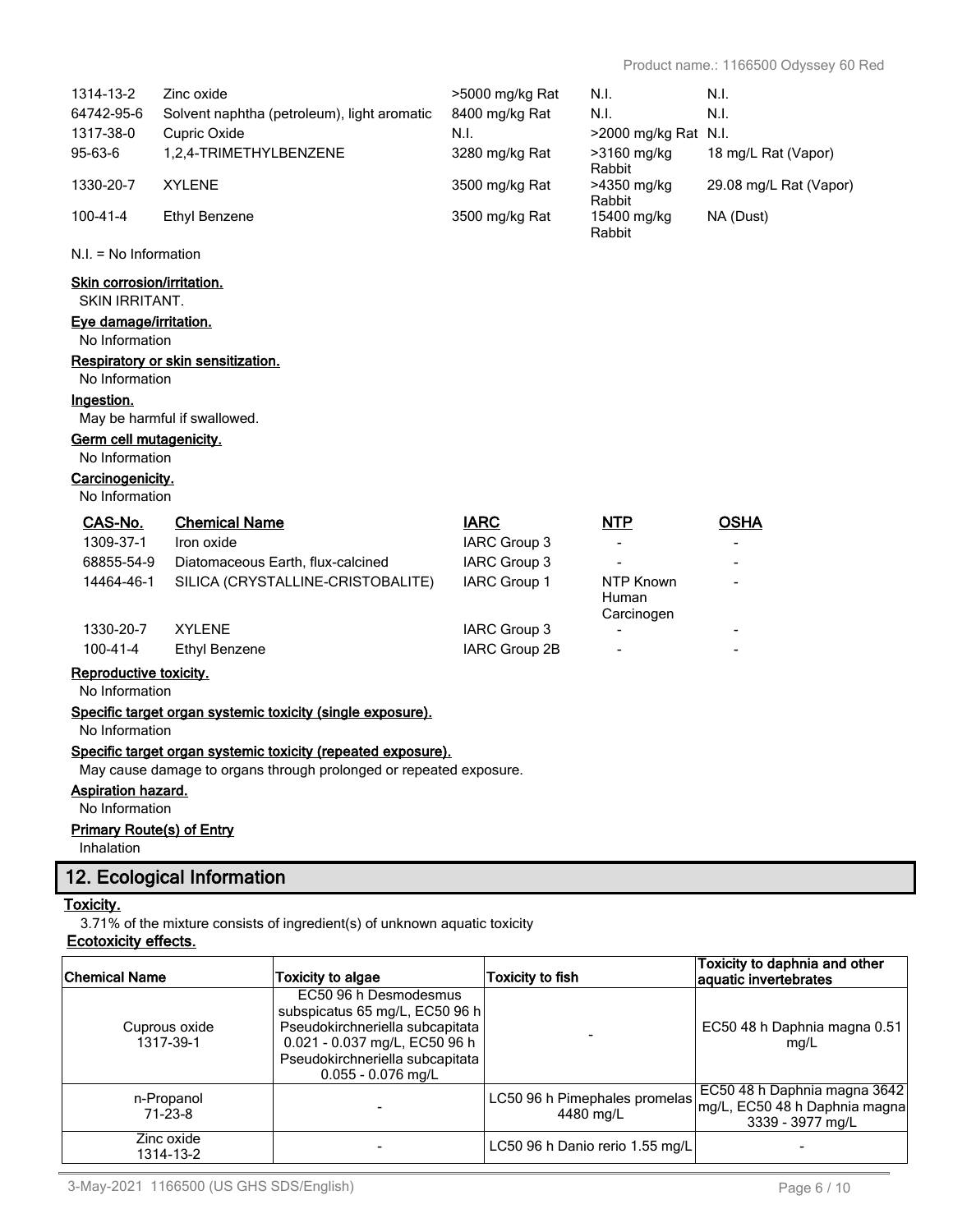| Solvent naphtha (petroleum),<br>light aromatic<br>64742-95-6 |                                                                                                                                                                                                                                                     | LC50 96 h Oncorhynchus mykiss<br>$9.22$ mg/L                                                                                                                                                                                                                                                                                                                                                                                                                                                                                     | EC50 48 h Daphnia magna 6.14<br>mg/L                                          |
|--------------------------------------------------------------|-----------------------------------------------------------------------------------------------------------------------------------------------------------------------------------------------------------------------------------------------------|----------------------------------------------------------------------------------------------------------------------------------------------------------------------------------------------------------------------------------------------------------------------------------------------------------------------------------------------------------------------------------------------------------------------------------------------------------------------------------------------------------------------------------|-------------------------------------------------------------------------------|
| Iron oxide                                                   |                                                                                                                                                                                                                                                     | LC50 96 h Danio rerio 100000                                                                                                                                                                                                                                                                                                                                                                                                                                                                                                     |                                                                               |
| 1309-37-1                                                    |                                                                                                                                                                                                                                                     | mg/L                                                                                                                                                                                                                                                                                                                                                                                                                                                                                                                             |                                                                               |
| 1,2,4-TRIMETHYLBENZENE<br>95-63-6                            |                                                                                                                                                                                                                                                     | LC50 96 h Pimephales promelas<br>7.19 - 8.28 mg/L                                                                                                                                                                                                                                                                                                                                                                                                                                                                                | EC50 48 h Daphnia magna 6.14<br>mg/L                                          |
| Copper (as Cu Dust & Mists)<br>7440-50-8                     | EC50 72 h Pseudokirchneriella<br>subcapitata 0.0426 - 0.0535 mg/<br>L, EC50 96 h Pseudokirchneriella<br>subcapitata 0.031 - 0.054 mg/L                                                                                                              | LC50 96 h Pimephales promelas<br>0.0068 - 0.0156 mg/L, LC50 96 h<br>Pimephales promelas <0.3 mg/L,<br>LC50 96 h Pimephales promelas<br>0.2 mg/L, LC50 96 h<br>Oncorhynchus mykiss 0.052 mg/<br>L, LC50 96 h Lepomis<br>macrochirus 1.25 mg/L, LC50 96<br>h Cyprinus carpio 0.3 mg/L,<br>LC50 96 h Cyprinus carpio 0.8<br>mg/L, LC50 96 h Poecilia                                                                                                                                                                                | EC50 48 h Daphnia magna 0.03<br>mg/L                                          |
| <b>XYLENE</b><br>1330-20-7                                   |                                                                                                                                                                                                                                                     | reticulata 0.112 mg/L<br>LC50 96 h Pimephales promelas<br>13.4 mg/L, LC50 96 h<br>Oncorhynchus mykiss 2.661 -<br>4.093 mg/L, LC50 96 h<br>Oncorhynchus mykiss 13.5 - 17.3<br>mg/L, LC50 96 h Lepomis<br>macrochirus 13.1 - 16.5 mg/L,<br>LC50 96 h Lepomis macrochirus<br>19 mg/L, LC50 96 h Lepomis<br>macrochirus 7.711 - 9.591 mg/L,<br>LC50 96 h Pimephales promelas<br>23.53 - 29.97 mg/L, LC50 96 h<br>Cyprinus carpio 780 mg/L, LC50<br>96 h Cyprinus carpio >780 mg/L,<br>LC50 96 h Poecilia reticulata<br>$30.26 - 40.$ | EC50 48 h water flea 3.82 mg/L,<br>LC50 48 h Gammarus lacustris<br>$0.6$ mg/L |
| <b>Ethyl Benzene</b><br>100-41-4                             | EC50 72 h Pseudokirchneriella<br>subcapitata 4.6 mg/L, EC50 96 h<br>Pseudokirchneriella subcapitata<br>>438 mg/L, EC50 72 h<br>Pseudokirchneriella subcapitata<br>2.6 - 11.3 mg/L, EC50 96 h<br>Pseudokirchneriella subcapitata<br>$1.7 - 7.6$ mg/L | LC50 96 h Oncorhynchus mykiss<br>11.0 - 18.0 mg/L, LC50 96 h<br>Oncorhynchus mykiss 4.2 mg/L,<br>LC50 96 h Pimephales promelas<br>7.55 - 11 mg/L, LC50 96 h<br>Lepomis macrochirus 32 mg/L,<br>LC50 96 h Pimephales promelas<br>9.1 - 15.6 mg/L, LC50 96 h<br>Poecilia reticulata 9.6 mg/L                                                                                                                                                                                                                                       | EC50 48 h Daphnia magna 1.8 -<br>$2.4$ mg/L                                   |

#### **Persistence and degradability.**

No data are available on the product itself.

#### **Bioaccumulative potential.**

Discharge into the environment must be avoided.

| <b>Chemical Name</b>   | log POW       |
|------------------------|---------------|
| n-Propanol             | $0.25 - 0.34$ |
| 1.2.4-TRIMETHYLBENZENE | 3.63          |
| XYI FNF                | $2.77 - 3.15$ |
| Ethyl Benzene          | 32            |
|                        |               |

## **Mobility in soil.**

No information

#### **Other adverse effects.**

No information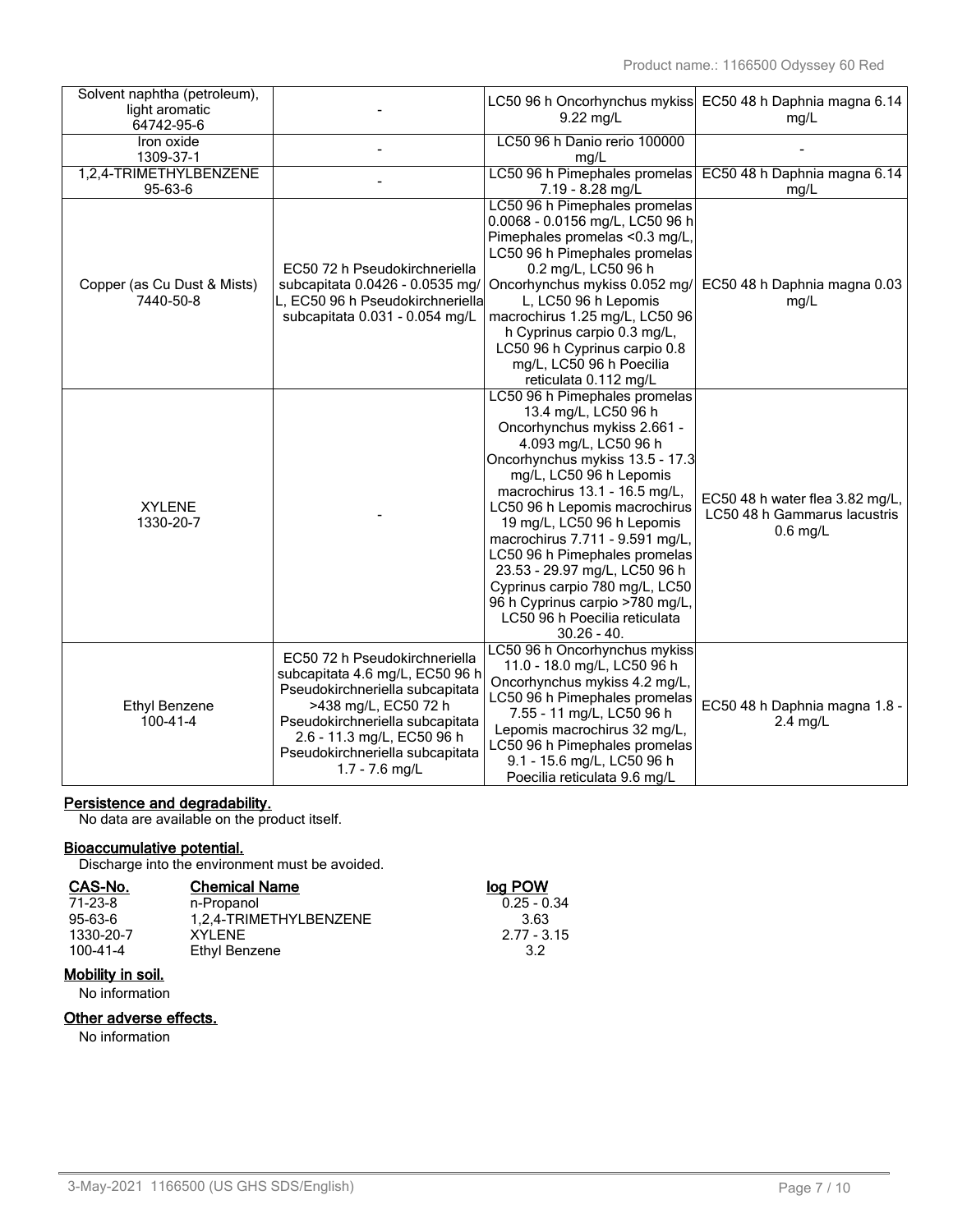### **13. Disposal Considerations**

#### **Waste Disposal Guidance.**

Pesticide wastes are acutely hazardous. Improper disposal of excess pesticide, spray mixture, or rinsate is a violation of Federal Law. If these wastes can not be disposed of by use according to label instructions, contact your State Pesticide or Environmental Control Agency, or the Hazardous Waste representative at the nearest EPA Regional Office for guidance. Disposal should be in accordance with applicable regional, national and local laws and regulations.

Empty containers should be taken to an approved waste handling site for recycling or disposal.

#### **14. Transport Information**

### **DOT**

| <b>Shipping Name:</b>          | Paints                                                                                    |
|--------------------------------|-------------------------------------------------------------------------------------------|
| <b>Hazard Class:</b>           | 3                                                                                         |
| <b>UN/NA Number:</b>           | 1263                                                                                      |
| <b>Packing Group:</b>          | Ш                                                                                         |
| <b>Additional Information:</b> | LTD QTY: This product may be reclassified as "limited quantity" per 49 CFR 173.150 (b)(3) |
| <b>IMDG</b>                    |                                                                                           |
| <b>Proper Shipping Name:</b>   | Paint                                                                                     |
| <b>Hazard Class:</b>           | 3                                                                                         |
| <b>UN Number:</b>              | 1263                                                                                      |
| Packing Group:                 | Ш                                                                                         |
| <b>Additional Information:</b> | Marine Pollutant: Copper                                                                  |
| IATA                           |                                                                                           |

| <b>Proper Shipping Name:</b> UN1263, Paints |   |
|---------------------------------------------|---|
| <b>Hazard Class:</b>                        | 3 |
| <b>Packing Group:</b>                       | Ш |

### **15. Regulatory Information**

#### **International Inventories:**

| <b>TSCA</b>          | Complies |
|----------------------|----------|
| DSL                  |          |
| <b>DSL/NDSL</b>      | Complies |
| <b>EINECS/ELINCS</b> |          |
| <b>ENCS</b>          |          |
| <b>IECSC</b>         |          |
| <b>KECI</b>          |          |
| <b>PICCS</b>         |          |
| <b>AICS</b>          |          |
| <b>NZIoC</b>         |          |
| TCSI                 |          |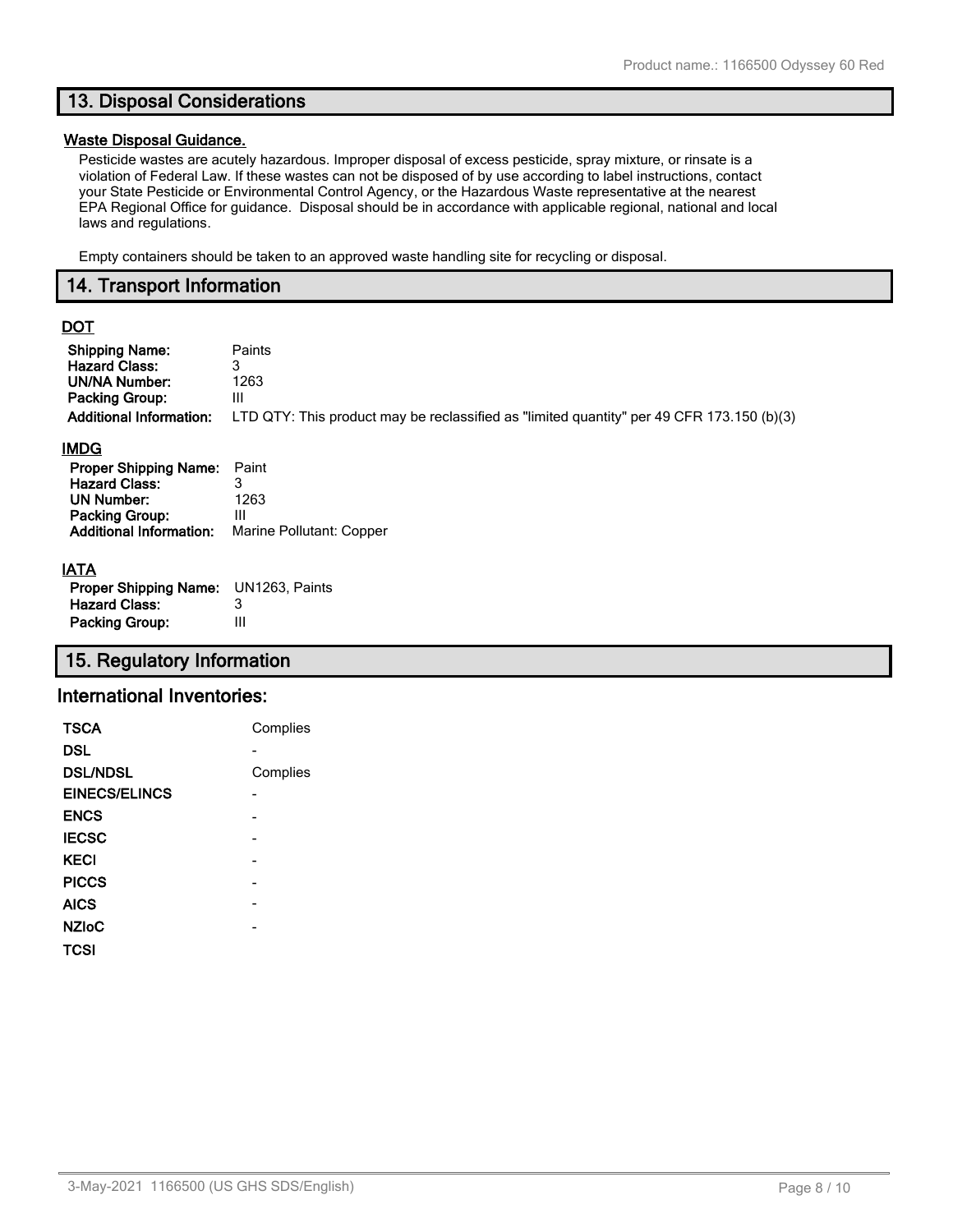| <b>TSCA</b>          | United States Toxic Substances Control Act Section 8(b) Inventory.                                |
|----------------------|---------------------------------------------------------------------------------------------------|
| <b>DSL</b>           | Canadian Domestic Substances List.                                                                |
| <b>DSL/NDSL</b>      | Canadian Domestic Substances List/Canadian Non-Domestic Substances List                           |
| <b>EINECS/ELINCS</b> | European Inventory of Existing Chemical Substances/European List of Notified Chemical Substances. |
| <b>ENCS</b>          | Japan Existing and New Chemical Substances.                                                       |
| <b>IECSC</b>         | China Inventory of Existing Chemical Substances.                                                  |
| <b>KECL</b>          | Korean Existing and Evaluated Chemical Substances.                                                |
| <b>PICCS</b>         | Philippines Inventory of Chemicals and Chemical Substances.                                       |
| <b>AICS</b>          | Australian Inventory of Chemical Substances.                                                      |
| <b>NZIOC</b>         | New Zealand Inventory of Chemicals.                                                               |
| <b>TCSI</b>          | <b>Taiwan Chemical Substance Inventory</b>                                                        |

### **U.S. Federal Regulations:**

### **SARA SECTION 313:**

This product contains the following substances subject to the reporting requirements of Section 313 of Title III of the Superfund Amendment and Reauthorization Act of 1986 and 40 CFR part 372: .

| <b>Chemical Name</b>        | CAS-No.        | <b>Weight Percent</b> |
|-----------------------------|----------------|-----------------------|
| 1.2.4-TRIMETHYLBENZENE      | $95 - 63 - 6$  | $1.0 - 2.5$           |
| Copper (as Cu Dust & Mists) | 7440-50-8      | $1.0 - 2.5$           |
| Ethyl Benzene               | $100 - 41 - 4$ | $0.1 - 1.0$           |

#### **TOXIC SUBSTANCES CONTROL ACT 12(b):**

This product contains the following chemical substances subject to the reporting requirements of TSCA 12(B) if exported from the United States:.

| <b>Chemical Name</b> | CAS-No.   |
|----------------------|-----------|
| Lead                 | 7439-92-1 |

#### **U.S. EPA PESTICIDE INFORMATION**

#### **EPA Pesticide Registration Number:** 60061-49

**EPA STATEMENT:** This chemical is a pesticide product registered by the Environmental Protection Agency and is subject to certain labeling requirements under federal pesticide law. These requirements differ from the classification criteria and hazard information required for safety data sheets, and for workplace labels of non-pesticide chemicals. Following is the hazard information as required on the pesticide label:

**EPA PESTICIDE LABEL:** CAUTION. Causes moderate eye irritation.

#### **CALIFORNIA PROPOSITION 65 CARCINOGENS**



Warning: The following ingredients present in the product are known to the state of California to cause Cancer:.

| <b>Chemical Name</b>                     | CAS-No.        |
|------------------------------------------|----------------|
| Ethyl Benzene                            | $100 - 41 - 4$ |
| Benzene, (1-methylethyl)-                | $98-82-8$      |
| Crystalline silica (Quartz) (Respirable) | 14808-60-7     |
| Lead                                     | 7439-92-1      |

#### **CALIFORNIA PROPOSITION 65 REPRODUCTIVE TOXINS**

# WARNING

Warning: The following ingredients present in the product are known to the state of California to cause birth defects, or other reproductive hazards.

**Chemical Name CAS-No.** Lead 7439-92-1